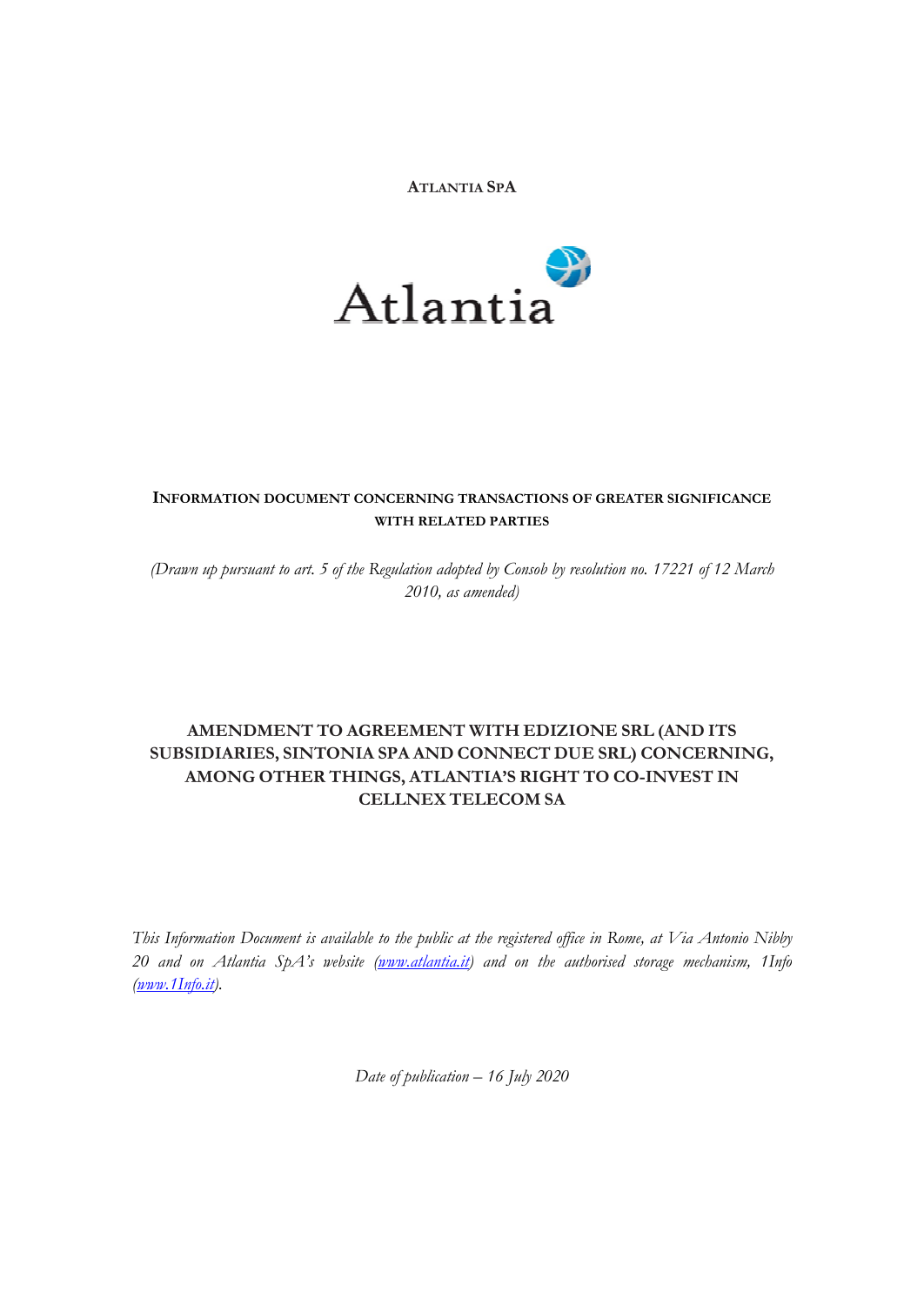## **CONTENTS**

| $\mathbf{1}$                                                                                                                                                                                                                                                                                                                                                                                                                         |
|--------------------------------------------------------------------------------------------------------------------------------------------------------------------------------------------------------------------------------------------------------------------------------------------------------------------------------------------------------------------------------------------------------------------------------------|
| 1.1<br>RISKS ASSOCIATED WITH POTENTIAL CONFLICTS OF INTEREST DERIVING FROM RELATED                                                                                                                                                                                                                                                                                                                                                   |
| $\overline{2}$                                                                                                                                                                                                                                                                                                                                                                                                                       |
| 2.1<br>DESCRIPTION OF THE NATURE, PROCEDURES, TERMS AND CONDITIONS OF THE                                                                                                                                                                                                                                                                                                                                                            |
| INDICATION OF THE RELATED PARTIES WITH WHICH THE TRANSACTION IS BEING ENTERED<br>2.2<br>INTO, THE NATURE OF THE RELATIONSHIP AND THE NATURE AND ENTITY OF SUCH PARTIES'                                                                                                                                                                                                                                                              |
| 2.3<br>INDICATION OF THE FINANCIAL RATIONALE AND COST-EFFECTIVENESS OF THE                                                                                                                                                                                                                                                                                                                                                           |
| 2.4<br>METHOD OF DEFINING THE CONSIDERATION AND APPRAISAL OF ITS FAIRNESS  10                                                                                                                                                                                                                                                                                                                                                        |
| ECONOMIC AND FINANCIAL EFFECTS OF THE TRANSACTION, PROVIDING THE APPLICABLE<br>2.5                                                                                                                                                                                                                                                                                                                                                   |
| 2.6<br>IMPACT OF THE TRANSACTION ON THE REMUNERATION OF THE MANAGEMENT BODIES OF                                                                                                                                                                                                                                                                                                                                                     |
| 2.7<br>MEMBERS OF ATLANTIA'S MANAGEMENT AND OVERSIGHT BODIES, GENERAL MANAGERS AND                                                                                                                                                                                                                                                                                                                                                   |
| DESCRIPTION OF THE PROCEDURE FOR APPROVING THE TRANSACTION  14<br>2.8                                                                                                                                                                                                                                                                                                                                                                |
| 2.9<br>IF THE SIGNIFICANCE OF THE TRANSACTION RESULTS FROM THE ACCUMULATION, PURSUANT<br>TO ART. 5, PARAGRAPH 2 OF THE REGULATIONS FOR RELATED PARTY TRANSACTIONS, OF A NUMBER<br>OF TRANSACTIONS CONCLUDED DURING THE FINANCIAL YEAR WITH THE SAME RELATED PARTY, OR<br>WITH RELATED PARTIES OF THE LATTER OR OF THE COMPANY, THE INFORMATION MENTIONED IN<br>THE ABOVE POINTS MUST BE PROVIDED IN RESPECT OF THESE TRANSACTIONS 15 |
|                                                                                                                                                                                                                                                                                                                                                                                                                                      |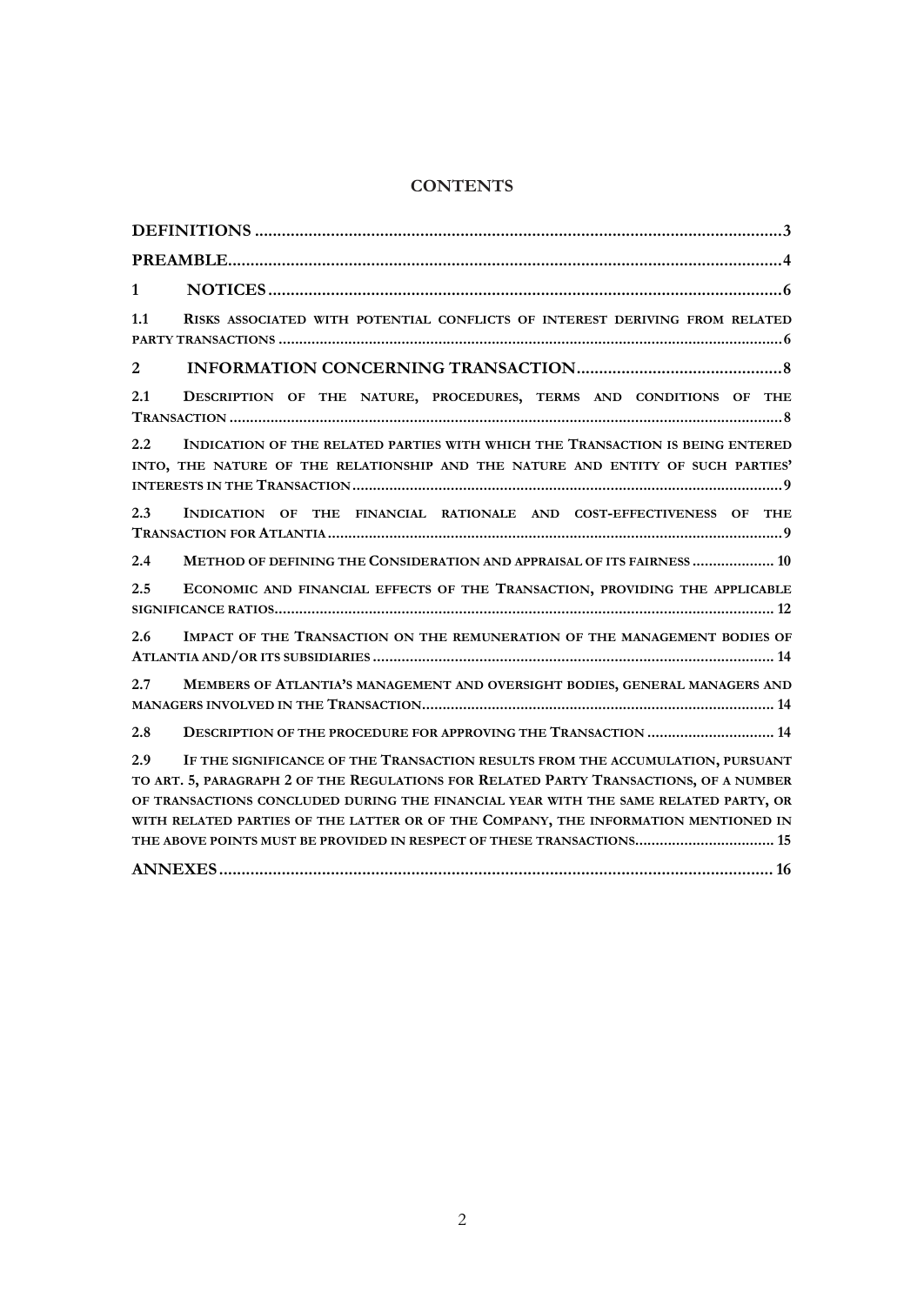#### <span id="page-2-0"></span>**DEFINITIONS**

The following is a list of the principal definitions and terms used in this Information Document. Unless otherwise specified, these definitions and terms have the meaning shown below. The following terms are valid in both the singular and plural forms, depending on the context.

| <b>Atlantia or the Company</b>                                                 | Atlantia SpA, having its registered office in Rome, at Via Antonio<br>Nibby 20.                                                                                                                                                             |  |  |  |  |
|--------------------------------------------------------------------------------|---------------------------------------------------------------------------------------------------------------------------------------------------------------------------------------------------------------------------------------------|--|--|--|--|
| <b>Financial Advisor or</b><br>Equita                                          | Equita SIM SpA                                                                                                                                                                                                                              |  |  |  |  |
| <b>Atlantia's Committee of</b><br><b>Independent Directors</b><br>or Committee | Committee<br>Atlantia's<br>Independent<br>Directors<br>of<br>with<br>responsibility for Related Party Transactions, consisting of: (i)<br>Dario Frigerio (Chairman), (ii) Carlo Malacarne and (iii) Prof.<br>Riccardo Bruno.                |  |  |  |  |
| <b>Information Document</b>                                                    | This information document concerning related party transactions<br>of greater significance, drawn up pursuant to art. 5 of Regulations<br>on Related Party Transactions and art. 4.2(i) of the Procedure for<br>Related Party Transactions. |  |  |  |  |
| Transaction                                                                    | As defined in the preamble.                                                                                                                                                                                                                 |  |  |  |  |
| <b>Procedure for Related</b><br><b>Party Transactions</b>                      | Atlantia's current "Procedure for Related Party Transactions".                                                                                                                                                                              |  |  |  |  |
| <b>Regulations for Issuers</b>                                                 | The Regulations adopted by CONSOB Resolution 11971 of 14<br>May 1999, as amended.                                                                                                                                                           |  |  |  |  |
| <b>Regulations on Related</b><br><b>Party Transactions</b>                     | The Regulations adopted by CONSOB Resolution 17221 of 12<br>March 2010, as amended.                                                                                                                                                         |  |  |  |  |
| <b>CFA</b>                                                                     | Legislative Decree 58 of 24 February 1998.                                                                                                                                                                                                  |  |  |  |  |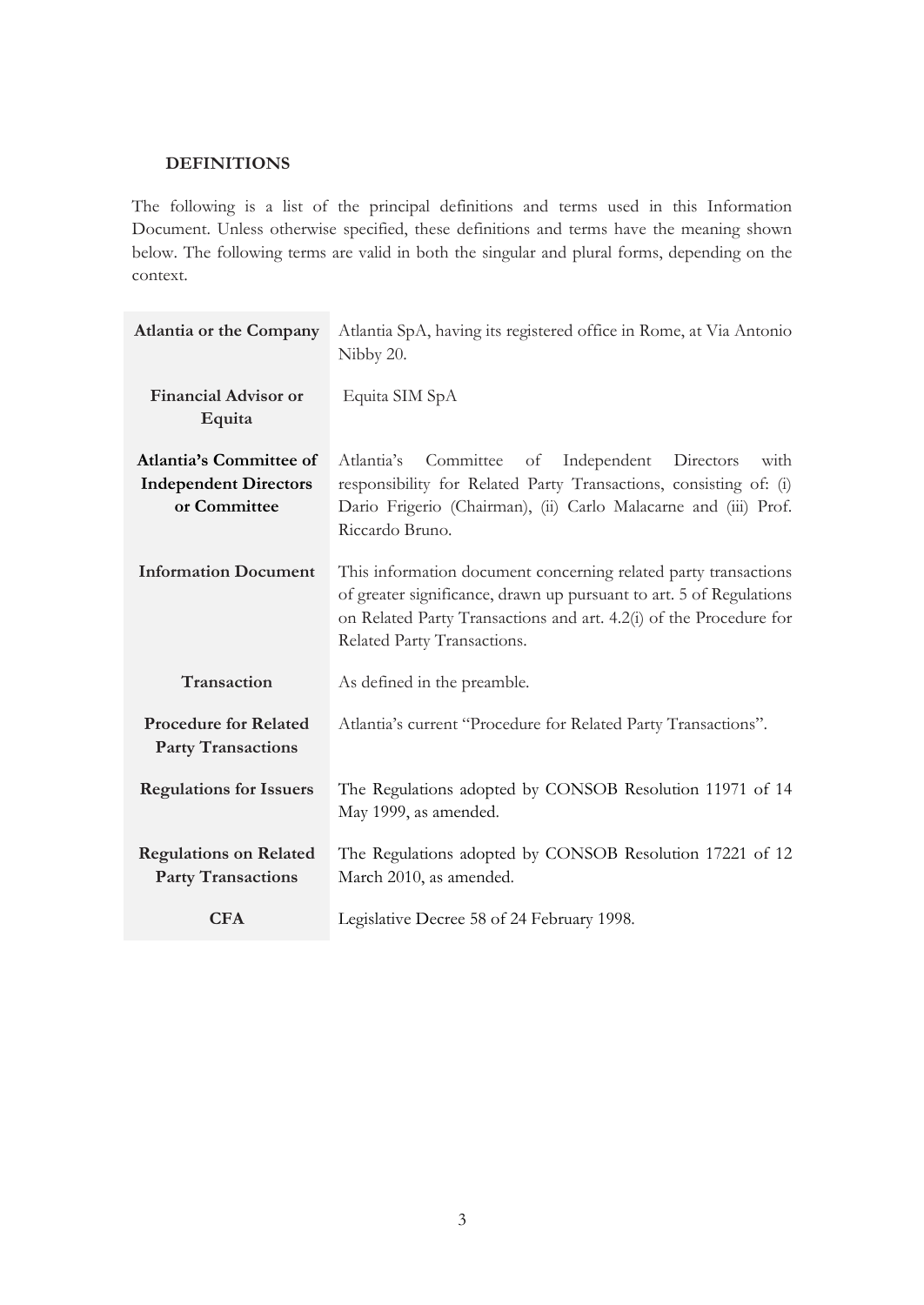#### <span id="page-3-0"></span>**PREAMBLE**

On 24 July 2018, Atlantia entered into a "Co-Investment Option and Atlantia Transfer Rights" agreement (the "**Agreement**") with Edizione Srl ("**Edizione**"), Sintonia SpA ("**Sintonia**") and ConnecT SpA (subsequently replaced by ConnecT Due Srl - the "**Vehicle**") (Edizione, Sintonia and the Vehicle are the "**Contracting Parties**" and, together with Atlantia, the "**Parties**").

Under the Agreement, Atlantia was granted: (i) an option to co-invest in Cellnex Telecom SA ("**Cellnex**") by acquiring a stake of up to 5.98% in the company, to be exercised in a single transaction by 12 July 2020 (the "**Deadline**") through the direct purchase of shares in Cellnex, or via an investment in the Vehicle. This was subject to the provision that – if it exercised the above option - Atlantia would be required to negotiate a shareholder agreement with Sintonia and the Vehicle that would result in (a) a three-year lock-up period and (b) governance rights in proportion to the size of the investment (including, for example, the possibility to appoint a director); (ii) a "right of first offer" (*"***ROFO***"*) and a "right to match" (*"***Right to Match***"*) to be exercised by 12 July 2025 on all the shares in the Vehicle or Cellnex put up for sale (the shares currently held represent a 16.45% interest in Cellnex).

As the deadline for exercising the co-investment option was approaching, the Company's Board of Directors met on 18 June 2020 to consider what action to take. In view of the potential interest in assessing the strategic rationale for a possible future entry into the communications infrastructure market, given expected technological developments in the mobility sector, the Board decided to ask the Contracting Parties if they would be willing to extend the Deadline. This reflected the fact that the cost of exercising the option to co-invest in Cellnex would have been particularly onerous in view of the Atlantia Group's financial position, which has been affected by uncertainty resulting from current legal and regulatory disputes in Italy, and by the impact on traffic of the COVID-19 emergency.

The Company thus entered into talks with the Contracting Parties in order to obtain an extension and to also request, in this regard, the grant of a right to match in the event of future rights issues by Cellnex.

On 2 July 2020, the Contracting Parties expressed a willingness to grant an extension of the Deadline, proposing that Atlantia formally accept a letter containing the terms and conditions amending the Agreement, as further set out in a subsequent letter sent to the Company on 6 July 2020 (covering all the issues relating to amendment of the Agreement, the "**Transaction**").

The subject of this Information Document is the Transaction.

The Transaction qualifies as a "*transaction of greater significance*" (in accordance with art. 1.1*(a*) of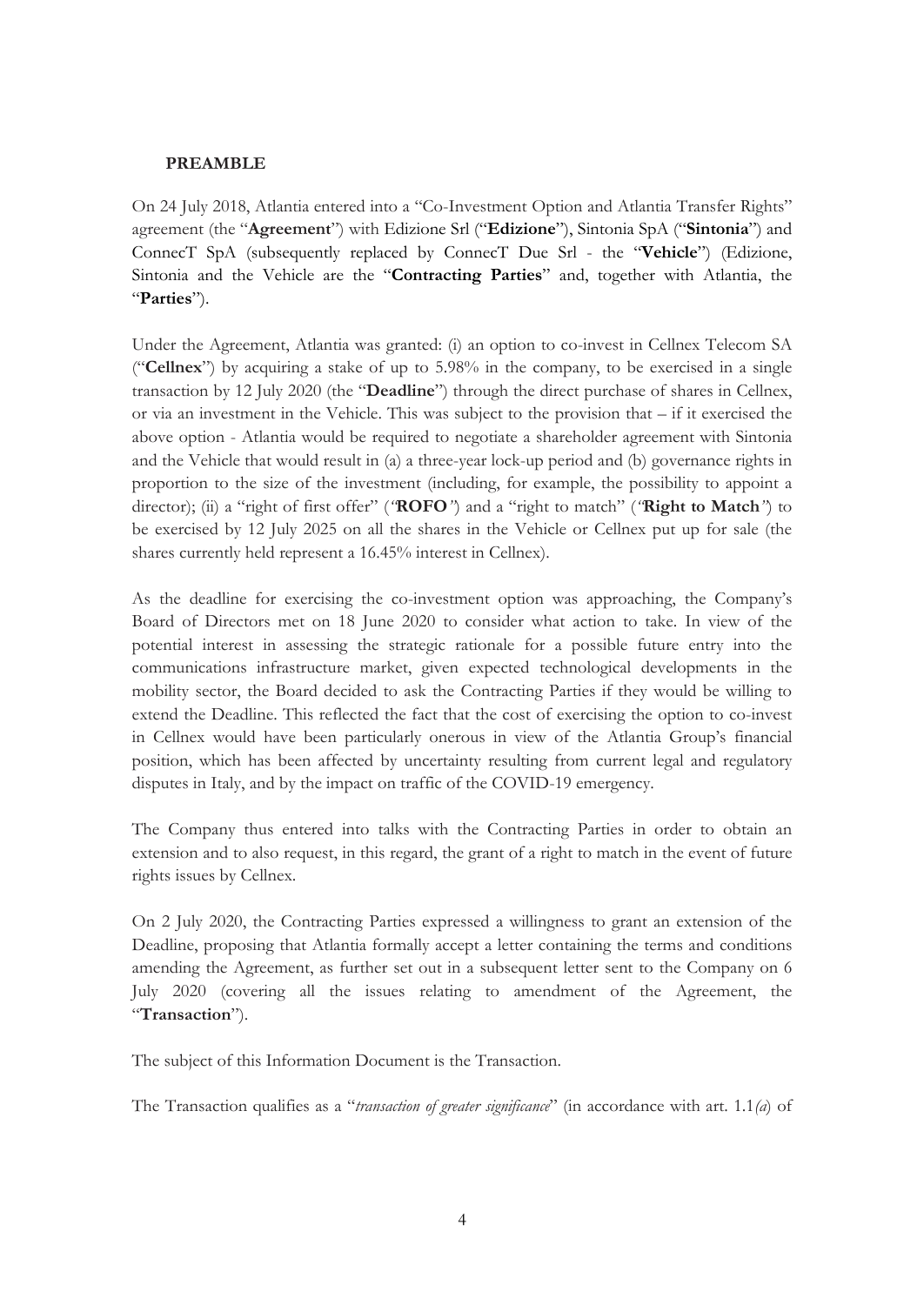Annex 3 to the Regulations on Related Party Transactions and art. 2.1 of the Procedure for Related Party Transactions), as its value exceeds the significance threshold. For this reason, prior to the Board of Directors' approval of the Transaction, Atlantia's Committee of Independent Directors has produced a reasoned opinion (annexed to this Information Document) on Atlantia's interest in concluding the Transaction and on its cost effectiveness and the substantive fairness of the related conditions (the "**Committee's Opinion**").

For the purposes of expressing the Committee's Opinion and as provided for in the Procedure for Related Party Transactions, Atlantia's Committee of Independent Directors appointed Equita to act as the independent expert charged with issuing a Fairness Opinion on the fairness of the terms of the Transaction from a financial viewpoint (annexed to this Information Document).

On 9 July 2020, Atlantia's Board of Directors approved the execution of a deed amending the Agreement.

This Information Document was prepared by Atlantia in accordance with and for the purposes of art. 5 of the Regulations on Related Party Transactions and art. 4.2(i) of the Procedure for Related Party Transactions.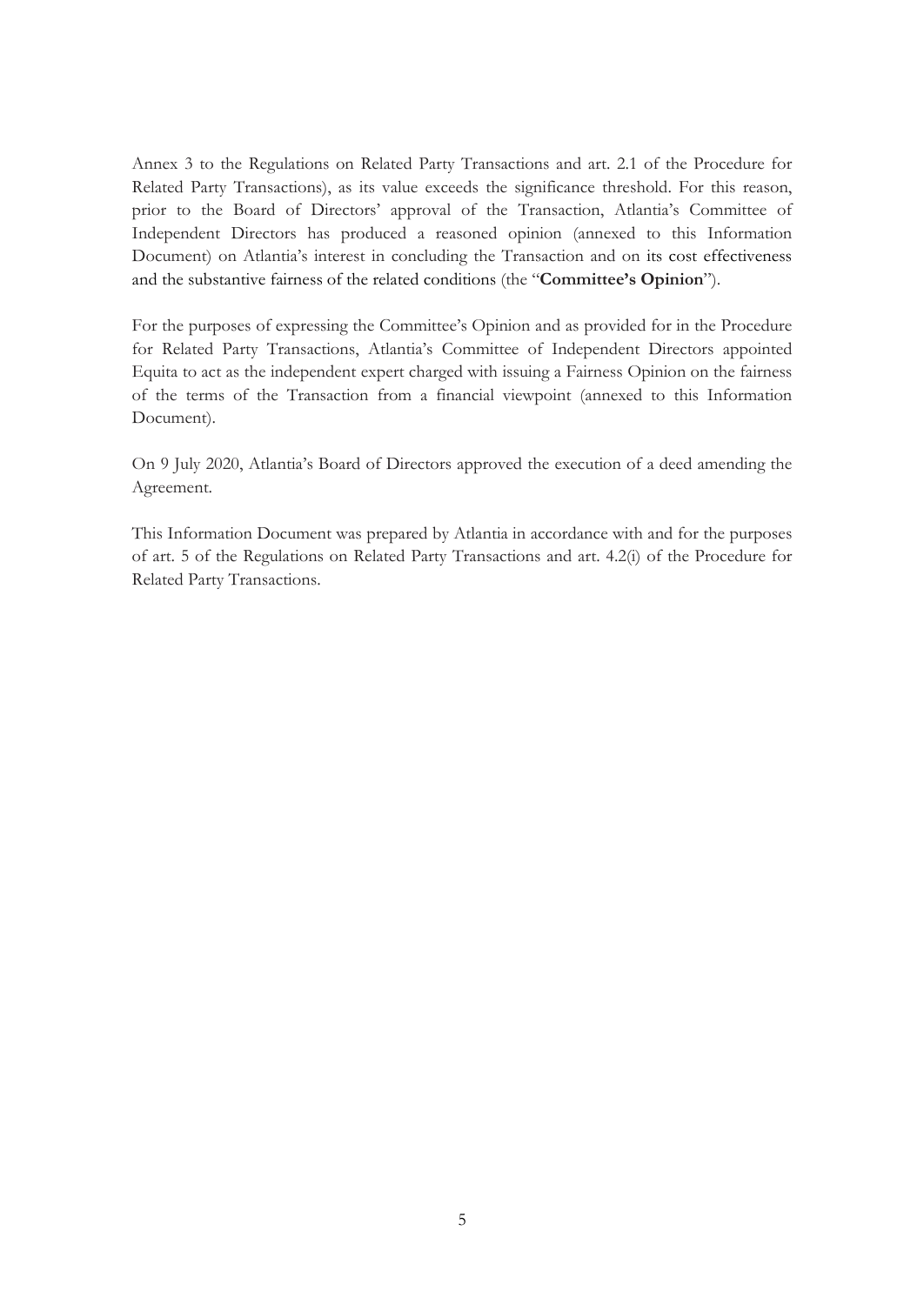## <span id="page-5-0"></span>**1 NOTICES**

# <span id="page-5-1"></span>**1.1 Risks associated with potential conflicts of interest deriving from related party transactions**

The Transaction referred to in this Information Document constitutes a transaction between related parties pursuant to the Procedure for Related Party Transactions, by virtue of the parties' participatory interests in each other.

In particular, through Sintonia, Edizione holds a 30.25% in Atlantia's issued capital. In addition, Sintonia holds a 100% interest in ConnecT Due. These participatory interests indicate that the parties are related.

Pursuant to art. 2.1 of the Procedure for Related Party Transactions, the term "Related Party" means a party that: "*a) directly, or indirectly, including through Subsidiaries (…), trustees or intermediaries: (i) Controls, is Controlled by or is under common Control with, the Company; (ii) has an interest in the Company that gives it Significant Influence over it; (iii) has Joint Control over the Company; b) is an Associate (…) of the Company; c) is a Joint Venture […] in which the Company is a venturer; d) is a member of the Key Management Personnel of the Company or its parent entity; e) is a Close Member of the Family (…) of any party referred to in (a) or (d); f) is an entity that is Controlled, Jointly Controlled or Significantly Influenced by, or for which significant voting power – not less than 20% - in such entity resides with, directly or indirectly, any party referred to in (d) or (e); g) is an Italian or overseas registered supplementary, collective or individual, pension fund established for the employees of the Company, or any other entity associated with it*".

As a result, pursuant to the Procedure for Related Party Transactions, the Transaction qualifies as a related party transaction.

The Transaction is also (a related party transaction) "*of greater significance*", given that the consideration payable under the Agreement (the "**Consideration**") exceeds the 5% threshold provided for in the Procedure for Related Party Transactions. This threshold regards the value significance ratio, as defined in art. 2.1 of the Procedure, being the ratio of the value of the transaction to equity reported in the Company's most recently published consolidated statement of financial position or, if higher, the Company's capitalisation at the end of the last market trading day included in the reporting period for the most recent published financial report.

In compliance with the rules and oversight provided for in the Procedure for Related Party Transactions: (*i*) Atlantia's Committee of Independent Directors, consisting entirely of nonexecutive, independent Directors, was involved in negotiating and examining the Transaction, via the receipt of full and appropriate information and documents regarding the Transaction; (*ii)* The Committee was able to request information clarification and make recommendations to management with responsibility for conducting the negotiations; (*iii)* Atlantia's Committee of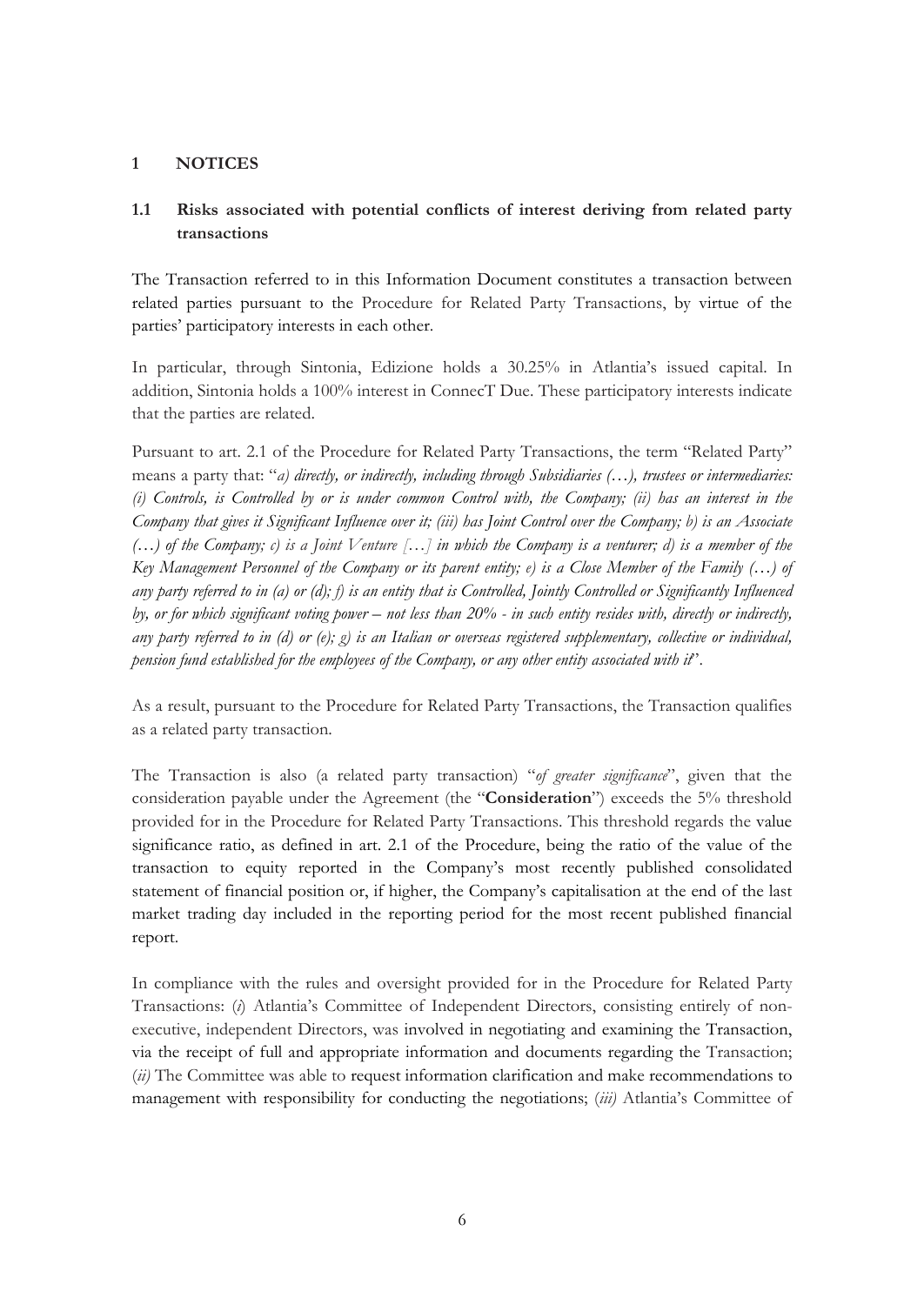Independent Directors appointed Equita as Financial Advisor, engaged to prepare a Fairness Opinion, and the Carbonetti e Associati law firm to act as Legal Advisor to advise on preparing, conducting and implementing the Transaction*;* (*iv*) the Committee examined the related documentation and the various aspects of the Transaction; (*v*) at its meeting of 6 July 2020, the Committee unanimously approved the Committee's Opinion, confirming that it is in Atlantia's interest to conclude the Transaction, that the Transaction is cost-effective and the substantive fairness of the related conditions; (*vi*) at its meeting of 9 July 2020, Atlantia's Board of Directors approved the Transaction on the basis of the results of the examination carried out and the Committee's favourable opinion.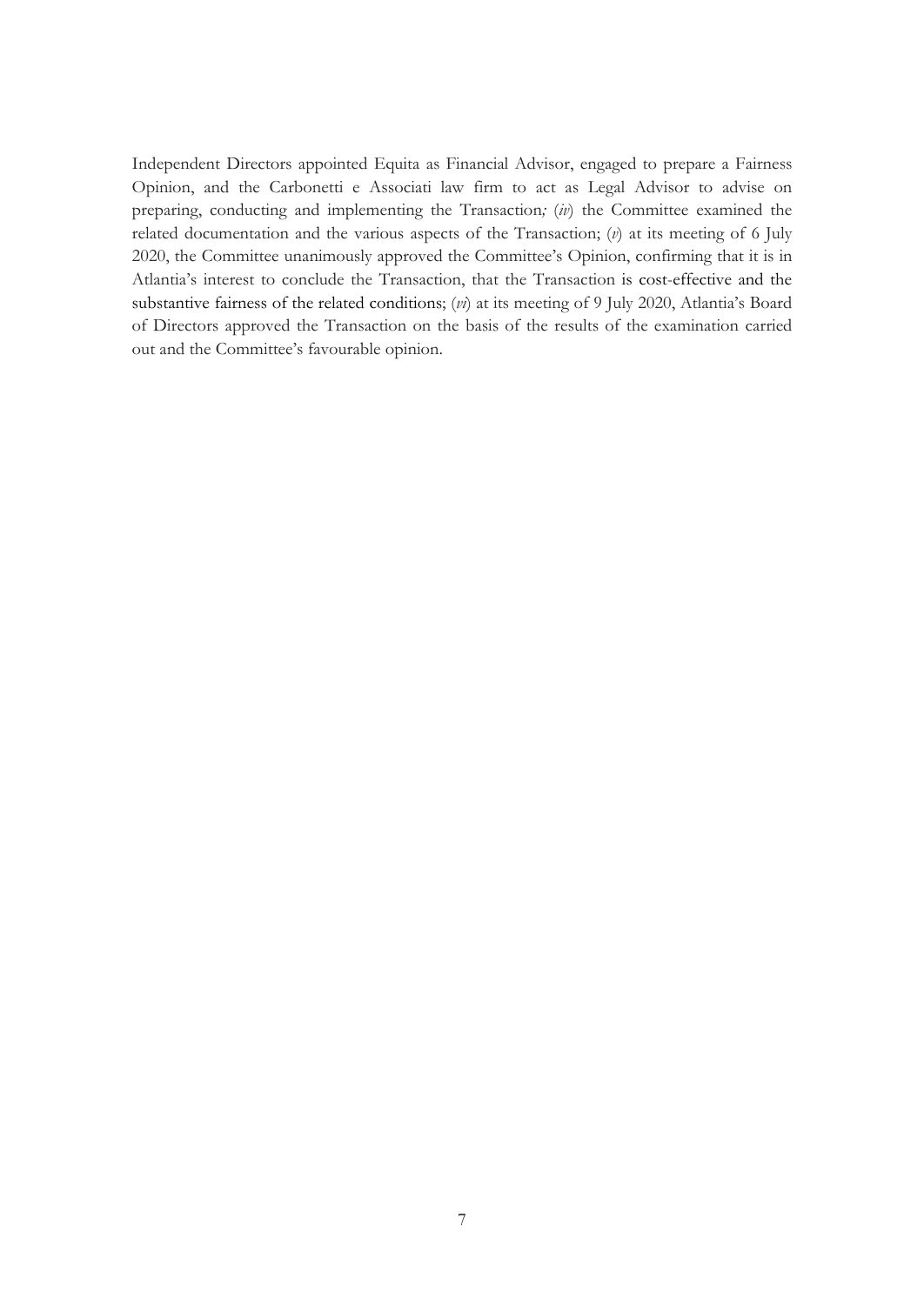#### <span id="page-7-0"></span>**2 INFORMATION CONCERNING TRANSACTION**

#### <span id="page-7-1"></span>**2.1 Description of the nature, procedures, terms and conditions of the Transaction**

The terms and conditions of the Transaction can be summarized as follows:

- the right to exercise the co-investment option is hereby extended for a further 12 months from the Deadline and, therefore, until 12 July 2021. The option regards a stake of (and no longer *of up to*) 5.98% in Cellnex, with the proviso that the stake may only be acquired directly, via the purchase of shares in Cellnex from the Vehicle, and not by acquiring shares in the Vehicle itself. Moreover, the interest that Atlantia may acquire in Cellnex is subject to adjustment following the potential occurrence of dilutive events (including rights issues by Cellnex, previously excluded). In the same regard, the obligation to enter into a shareholder agreement has also been eliminated, with the resulting removal, on the one hand, of the threeyear lock-up requirement imposed on Atlantia in relation to the shares acquired and, on the other, of governance rights in proportion to the size of the investment (including, for example, the possibility to appoint a director);
- the Company is granted a right of "first refusal", exercisable through to 12 July 2025, on options resulting from any future rights issues approved by Cellnex that would be due to the Vehicle in relation to the entire interest from time to time held by the Vehicle (currently 16.45%);
- finally, with regard to the ROFO and Right to Match, these rights may be exercised by the Company only in respect of a 10% interest in Cellnex (or potentially less in the case of a dilutive event, including future rights issues) transferred directly from the Vehicle, without prejudice to the possibility – already provided for in the Agreement – to also exercise the ROFO and Right to Match in relation to the shares in the Vehicle transferred from Sintonia. The remaining interest held by the Vehicle (currently 6.45%) is no longer subject to the terms and conditions in the Agreement, putting this interest at the Vehicle's full disposal. Moreover, it is now at the Vehicle's discretion whether or not and to what extent the shares to be transferred from time to time form part of the investment of 10% (thus subject to the ROFO and Right to Match) or of the remaining 6.45% (at full disposal). In any event, the Agreement provides that the combined exercise by Atlantia of the ROFO and Right to Match (on the one hand) and of the co-investment option (on the other) may not increase the Company's interest in Cellnex to above 10%. Therefore, were Atlantia to exercise the co-investment option, acquiring a 5.98% interest in Cellnex, the ROFO and Right to Match would only apply to the remaining 4.02%. Were an interest in excess of 4.02% to be transferred, regardless of Atlantia's exercise of the ROFO and Right to Match, the percentage covered by the co-investment right would be correspondingly reduced, potentially to zero.

8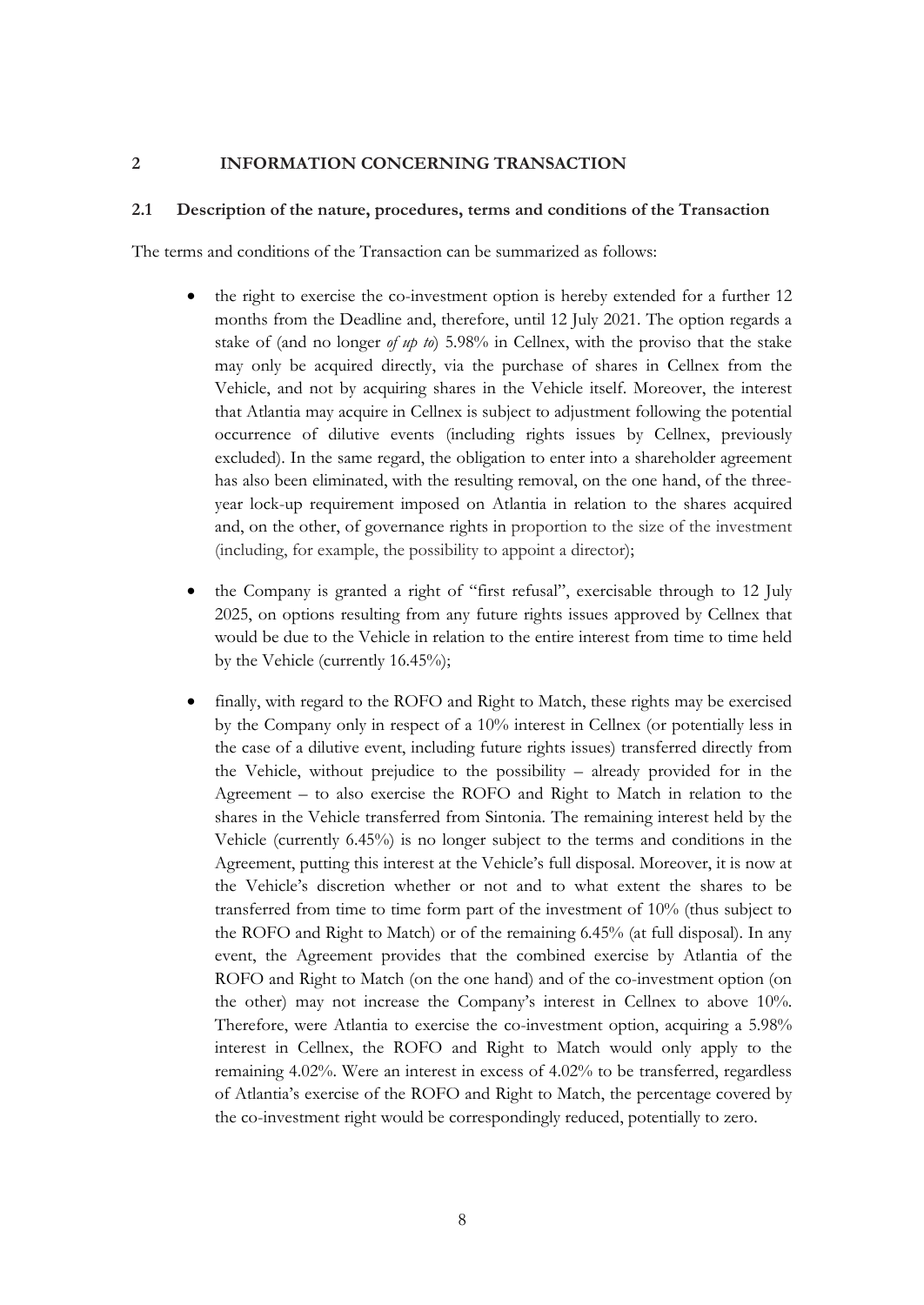# <span id="page-8-0"></span>**2.2 Indication of the related parties with which the Transaction is being entered into, the nature of the relationship and the nature and entity of such parties' interests in the Transaction**

Through Sintonia, Edizione holds a 30.25% interest in Atlantia and is the relative majority shareholder. In addition, Sintonia holds a 100% interest in ConnecT Due.

These participatory interests indicate the existence of a relationship with Atlantia pursuant to art. 2.1 of the Procedure for Related Party Transactions (mentioned above).

The Transaction falls within the scope of application of the provisions of the Procedure for Related Party Transactions for transactions of greater significance, given that the Considerations exceeds the 5% threshold regarding the value significance ratio (see paragraphs 1.1 and 2.5).

# <span id="page-8-1"></span>**2.3 Indication of the financial rationale and cost-effectiveness of the Transaction for Atlantia**

The Transaction is in Atlantia's interests as it represents the only way in which it can obtain an extension of the Deadline.

Exercise of the co-investment option would have been particularly onerous in view of the Atlantia Group's financial position, which for several months has been affected by uncertainty resulting from the legal and regulatory disputes involving the subsidiary, Autostrade per l'Italia, and by the impact of the COVID-19 emergency on traffic using the infrastructure operated under concession by the Group.

The extension thus meets Atlantia's interest in retaining, for a further 12 months, its right to assess the strategic rationale for a possible future entry into the communications infrastructure market, given expected technological developments in the mobility sector, which will make it possible to offer new services enabling infrastructure, users and vehicles to communicate with each other and exchange data and information.

The extension was accompanied by the negotiation of further amendments to the Agreement. Overall, however, all the amendments constituting the Transaction are considered by the Financial Advisor to be improvements to or, in any event, not to result in a worsening of the terms of the Agreement. This is because the Transaction increases the value of the coinvestment option following elimination of the lock-up requirement, and provides greater financial flexibility in exercising the ROFO and the Right To Match, bearing in mind the reduced percentage of the issued capital affected by the rights (10%) and the lower cost of their exercise. The Transaction, moreover, does not affect Atlantia's right to acquire Cellnex's shares in another form with respect to the agreements and to, therefore, further consolidate its interest even after exercising the above rights.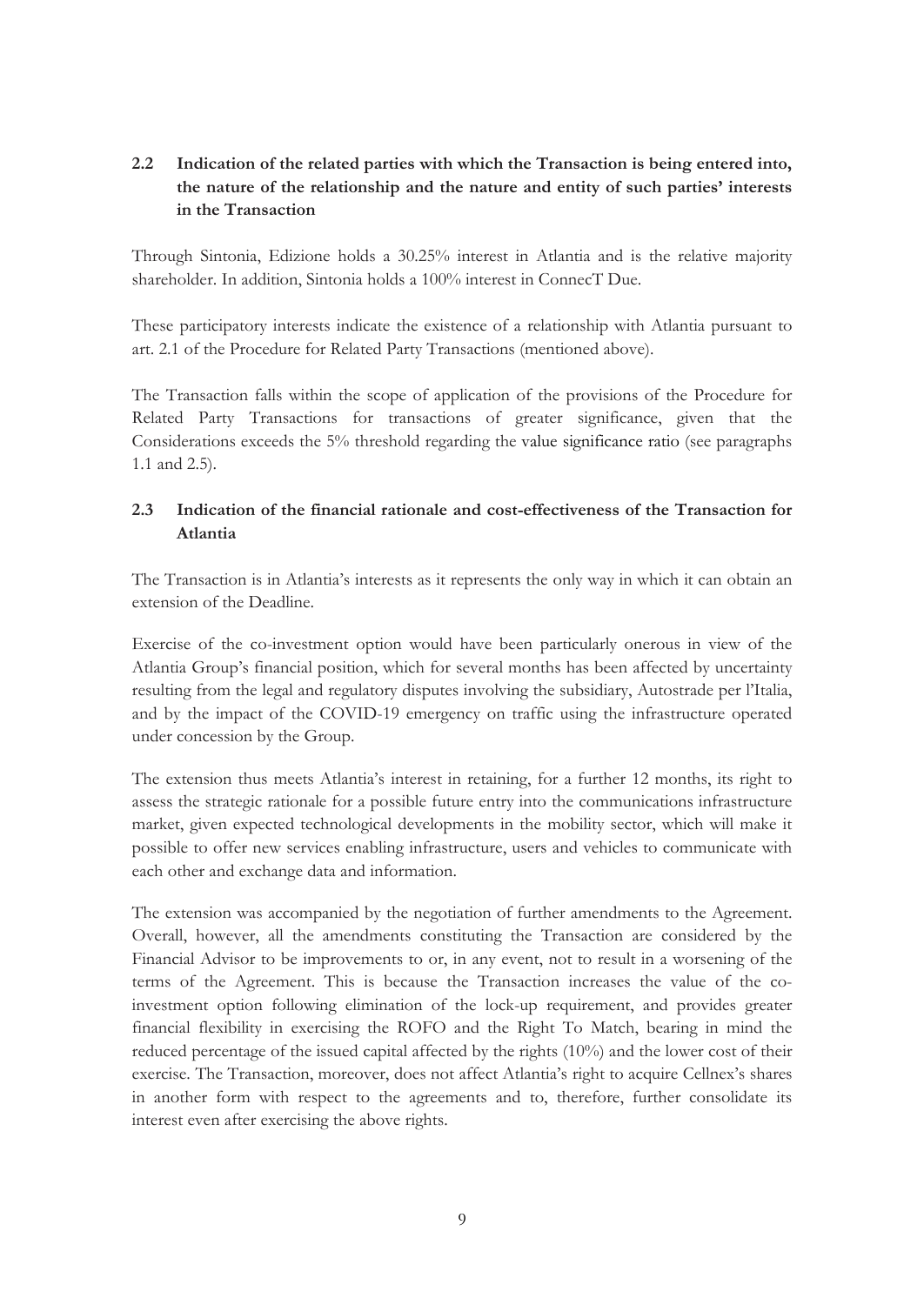These considerations were shared with the Committee which, based on the documentation received, has confirmed Atlantia's interest in concluding the Transaction and the costeffectiveness and substantive fairness of the related conditions.

Finally, the Company's Board of Directors, meeting on 9 July 2020, on the basis of the Committee's Opinion, has also confirmed Atlantia's interest in concluding the Transaction.

## <span id="page-9-0"></span>**2.4 Method of defining the Consideration and appraisal of its fairness**

The Committee decided to avail itself of the Financial Advisor, which was requested to issue a Fairness Opinion on the terms of the Transaction from a financial viewpoint. This is annexed to this Information Document.

In this regard, the effective independence of the Financial Advisor was checked by obtaining specific statement of independence from the Financial Advisor. The Advisor was asked to provide specific information about any commercial and financial relationships (existing or occurring in the last twelve months) with Atlantia Group companies, Edizione group companies and their respective Directors.

The Financial Advisor issued statements attesting to the absence of the above relationships and/or relationships with the above persons, with the exception of the contract awarded to Equita on 23 December 2019 by Telepass SpA, a subsidiary of Atlantia. The contract expired on 30 June 2020 and was not, in any event, considered relevant to the independence requirements pursuant to the rules governing related party transactions in the Regulations on Related Party Transactions (statement annexed to this Information Document).

\*\*\* \*\*\*

In preparing the Fairness Opinion, Equita analysed the terms and conditions of the Agreement, the entire exchange of correspondence between Atlantia and the Contracting Parties, containing the terms and conditions of the Transaction, in addition to published data and information on Cellnex, Atlantia and the Contracting Parties.

Having analysed and understood the terms and conditions of the Transaction, Equita provided the Committee with a comparative assessment, with respect to the existing terms and conditions, of the individual elements most relevant for the purposes of its engagement.

The analysis and assessments conducted by Equita for the purposes of the Fairness Opinion are based on and refer to market and financial conditions and the data and information available through to 6 July 2020.

In conducting its engagement, Equita encountered the following difficulties: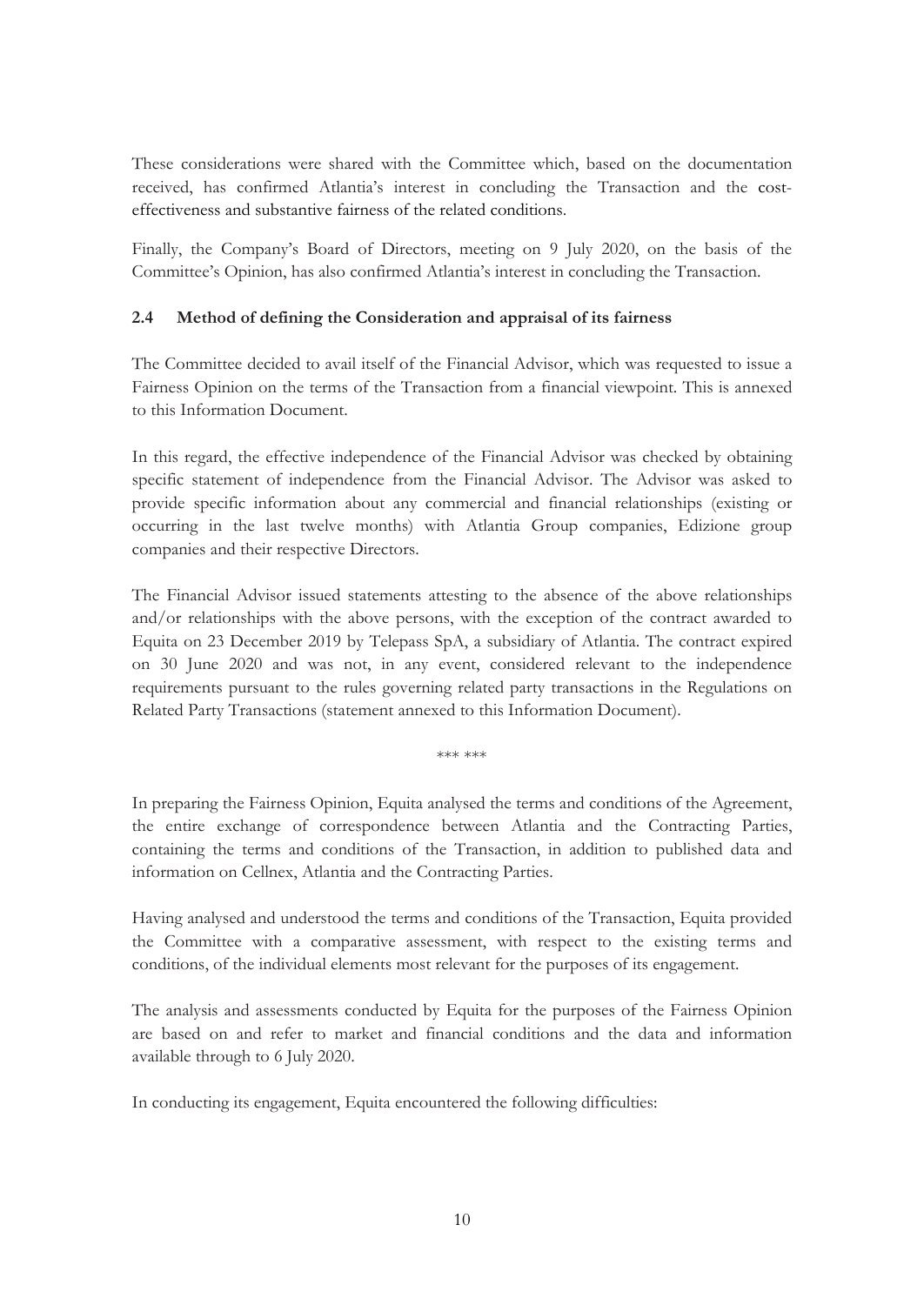- Difficulties in assessing the financial impact of the proposed amendments to the Agreement in view of the presence of qualitative elements that are to date difficult to quantify, with particular regard to determination of the strike price used in valuing the co-investment option.
- Difficulties in comparing a number of terms of the Transaction, where this required subjective evaluations, on occasion indicative of the contingent nature of the Company's position.

Equita's assessment of the Transaction's fairness from a financial viewpoint was based on a methodology comparing the terms of the Transaction with the matching terms of the Agreement, analysing the following drivers:

- 1. the financial value of the Cellnex co-investment option;
- 2. the real presence of optionality for Atlantia;
- 3. the interest to which the co-investment option relates;
- 4. the maximum interest in Cellnex potentially to be acquired as a result of the ROFO and Right to Match;
- 5. the flexibility of the governance terms for Atlantia;
- 6. protection from dilutive events.

#### **The financial value of the co-investment option**

Equita has estimated the financial value of the co-investment option under the scenario provided for in the existing Agreement and under the scenario provided for under the terms of the Transaction. The Advisor employed the so-called Bloomberg Model used by market operators to estimate options of a similar nature.

Under the terms of the Agreement, and given the above limits, the value of the co-investment option is close to zero or is negative, due to the presence of the three-year lock-up requirement on the Cellnex shares following exercise of the option. This requires the inclusion of a number of additional hedging costs in the value of the option. Conversely, under the scenario provided for in the terms of the Transaction – which do not include any lock-up provision following exercise of the option – the value of the option lies in the range between 3.6% and 4.6% of the value of Cellnex's shares.

#### **The real presence of optionality for Atlantia**

The window provided for in the Agreement for exercising the option to co-invest in Cellnex would have expired on 12 July 2020. The cost deriving from exercise of the option would have been incurred at a particularly delicate time for the Company and at a time when the market price of Cellnex's shares is higher than the price indicated by analysts. As a result, the amendment relating to the possibility of extending the duration of the Agreement by 12 months was judged to be a positive element.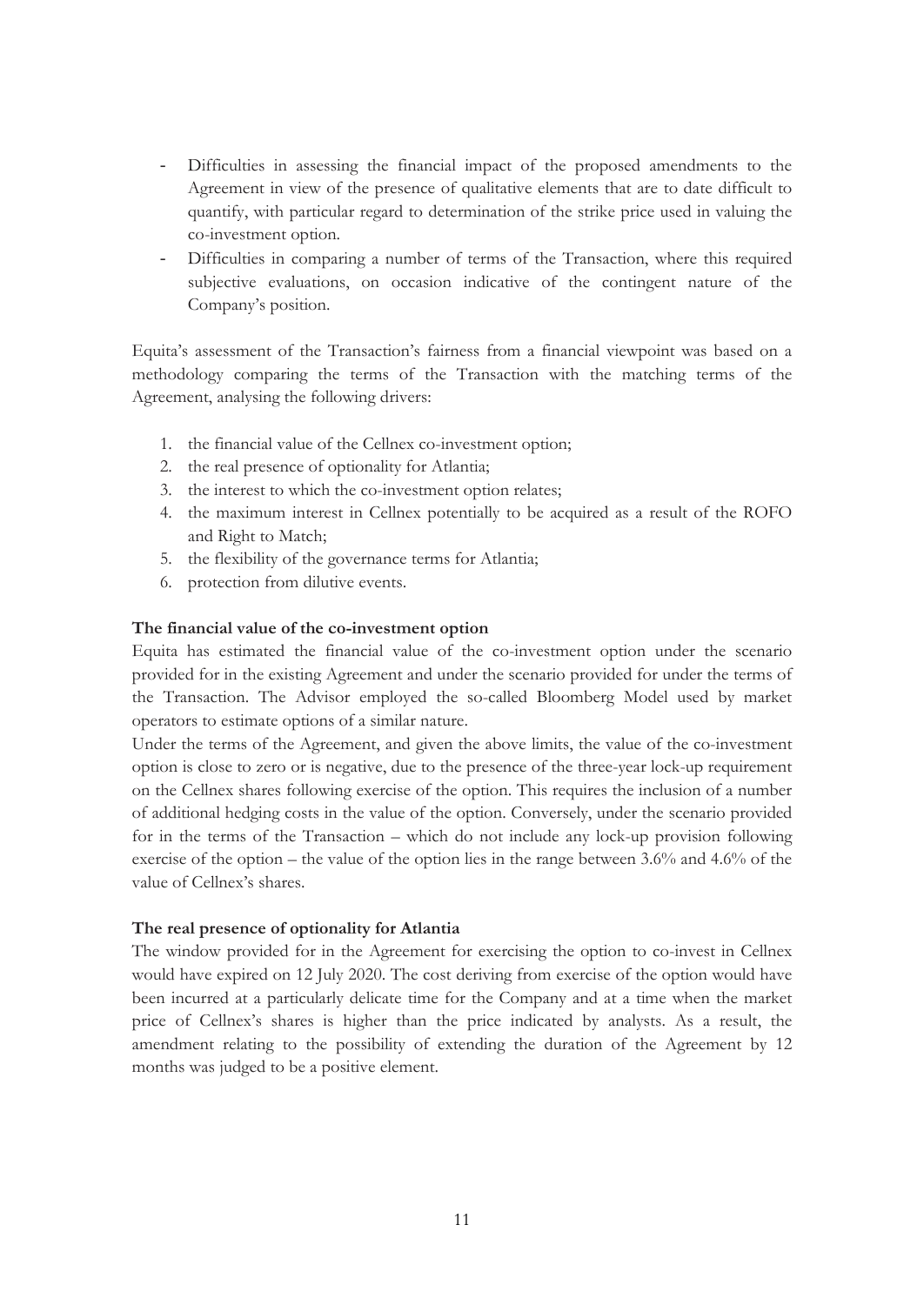#### **The interest to which the co-investment option relates**

The amendment relating to the interest to which the co-investment option relates provides for the possibility to acquire solely the entire 5.98% in Cellnex and no longer any percentage interest up to this limit. This was judged not to have an impact on the cost-effectiveness for the Company as – partly following discussions with the Company's management with regard to Atlantia's investment goals – it would in any case have reasonably opted to exercise its option to purchase the entire 5.98% interest in Cellnex.

## **The maximum interest in Cellnex potentially to be acquired as a result of the ROFO and Right to Match**

The amendment in the Transaction limiting the ROFO and Right to Match to 10% of Cellnex's issued capital (compared with 16.45% currently provided for in the Agreement) was judged to be positive, given that it would provide the Company greater financial flexibility. This would limit the maximum outlay required to exercise its rights, without affecting Atlantia's right to acquire the remaining interest in another form with respect to the agreements.

#### **The flexibility of the governance terms for Atlantia**

In addition to the above impacts on the value of the option to co-invest in Cellnex, removal of the obligation to enter into a shareholder agreement and of the three-year lock-up requirement was judged to be positive, as it would provide the Company with greater flexibility in managing its potential investment in Cellnex.

#### **Protection from dilutive events**

Unlike the terms of the Agreement – which did not include rights issues among the events triggering an adjustment of the interest covered by Atlantia's co-investment option – the terms of the Transaction also include rights issues among the dilutive events triggering an adjustment of the interest covered by the co-investment option. This element is, however, partially offset by the introduction of the possibility for Atlantia – should Cellnex carry out a rights issue – to acquire any rights not exercised by the Vehicle.

On the basis of the above drivers, bearing in mind the difficulties encountered and described above, Equita judged the terms and conditions of the Transaction, from a financial viewpoint, to be improvements to or, in any event, not to result in a worsening of the terms of the Agreement.

# <span id="page-11-0"></span>**2.5 Economic and financial effects of the Transaction, providing the applicable significance ratios**

The economic and financial effects of the Transaction in Atlantia's consolidated and separate IFRS financial statements would be the same and reflect the potential exercise of the option to acquire a (non-controlling) interest of 5.98% in Cellnex. For example, if the option to acquire a 5.98% interest in Cellnex was exercised at a price per share of €56.60 (the closing price on 8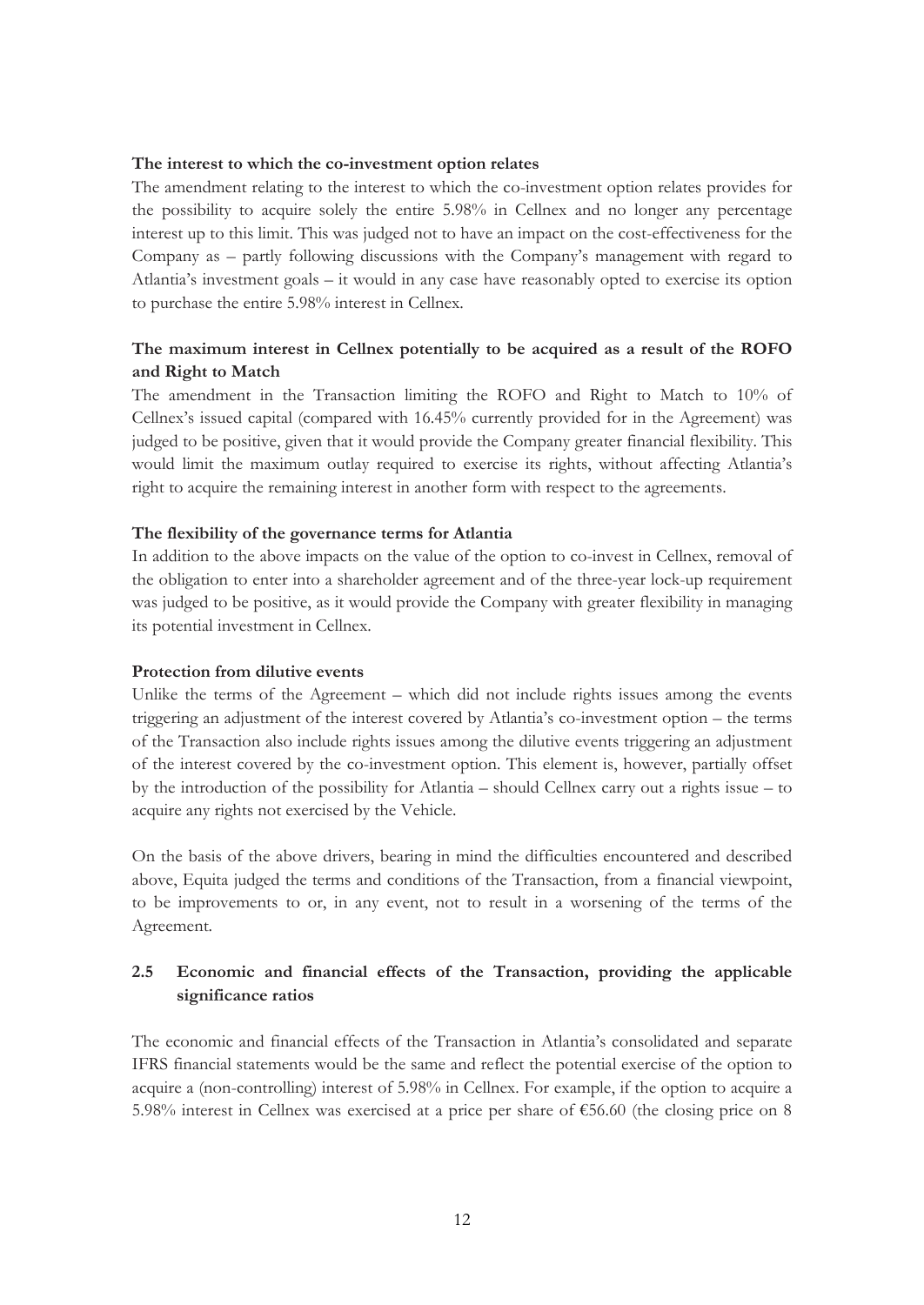July 2020), the value of the Transaction would be approximately  $\epsilon$ 1,304 million. From an accounting viewpoint, this would result in recognition of a financial asset (an investment) with a value of €1,304 million and a matching reduction in cash and cash equivalents (were the transaction financed from cash) or a matching increase in financial liabilities (were the transaction financed with debt).

In order to verify whether or not the threshold for transactions of greater significance has been exceeded pursuant to the Procedure for Related Party Transactions, reference was made to the ratios provided for in Annex 3 to the Regulations on Related Party Transactions, and in particular to the value significance ratio and the asset significance ratio. These are shown in the table below, based on the financial data contained in the interim financial report for the three months ended 31 March 2020.

| Ratio                                          | Description                                                                                                                                                                                                                                                                   | Numerator<br>in $\epsilon$ m | Denominator<br>in $\epsilon$ m | Ratio<br>in $\%$ | Threshold<br>in $\%$ |
|------------------------------------------------|-------------------------------------------------------------------------------------------------------------------------------------------------------------------------------------------------------------------------------------------------------------------------------|------------------------------|--------------------------------|------------------|----------------------|
|                                                | Ratio of the value of the                                                                                                                                                                                                                                                     |                              |                                |                  |                      |
| Value<br>significance ratio                    | Transaction and the higher of<br>equity in the consolidated<br>statement of financial                                                                                                                                                                                         | 1,304                        | the higher of                  | 9.89             | 5.00                 |
|                                                | position published in the<br>Atlantia Group's interim<br>financial report for the three                                                                                                                                                                                       |                              | 13,181                         |                  |                      |
|                                                | months ended 31 March<br>2020 and Atlantia's<br>capitalisation at the close of                                                                                                                                                                                                |                              | and                            |                  |                      |
|                                                | business on 30 March 2020,<br>the last market trading day<br>included in the reporting<br>period for the above financial<br>report                                                                                                                                            |                              | 9,439                          |                  |                      |
| Asset (and<br>liability)<br>significance ratio | Ratio of the agreed<br>consideration for the<br>Transaction and total assets<br>(liabilities) shown in the<br>consolidated statement of<br>financial position published<br>in the Atlantia Group's<br>interim financial report for<br>the three months ended 31<br>March 2020 | 1,304                        | 82,085                         | 1.59             | 5.00                 |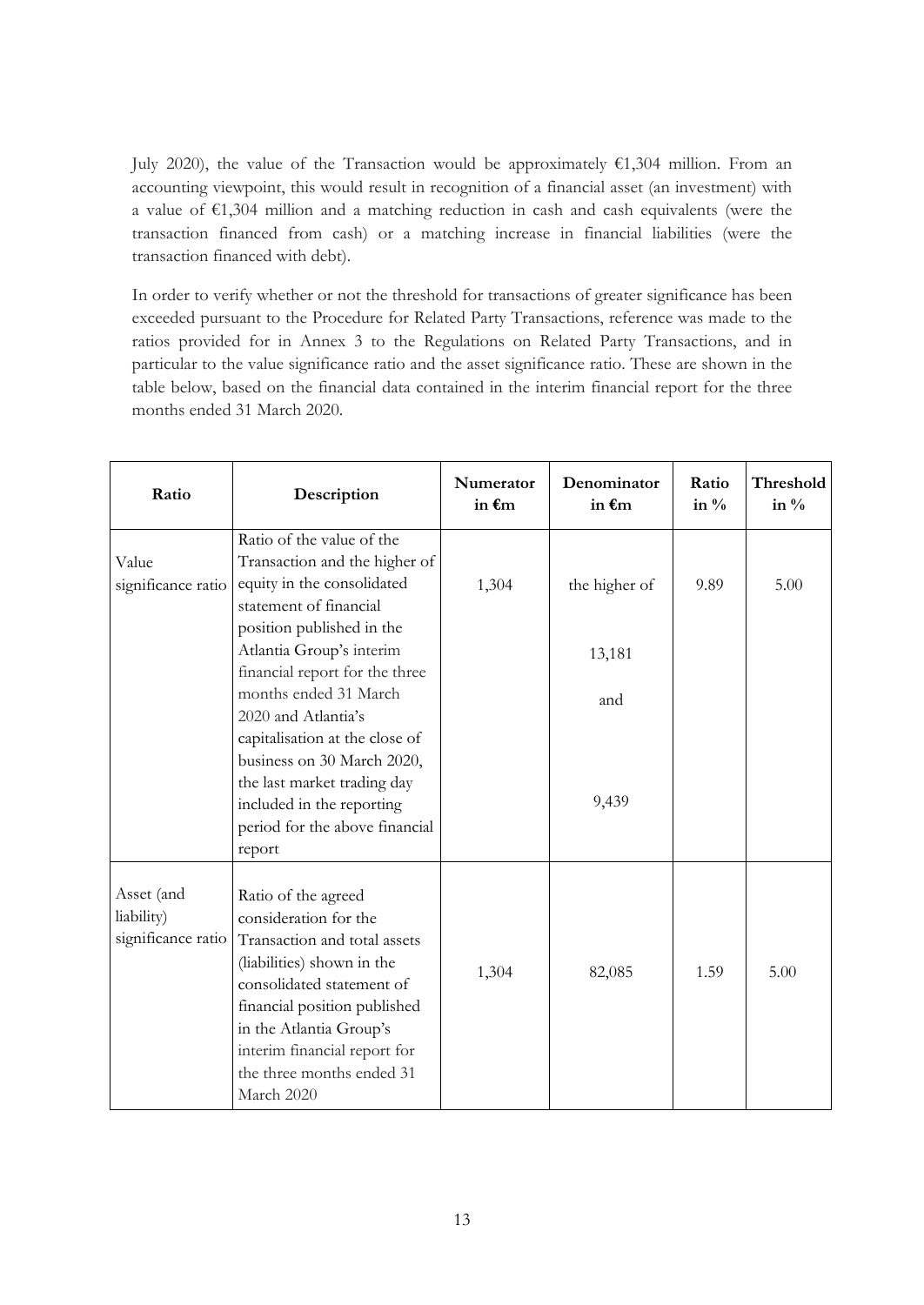# <span id="page-13-0"></span>**2.6 Impact of the Transaction on the remuneration of the management bodies of Atlantia and/or its subsidiaries**

The remuneration of members of the management bodies of Atlantia and/or of its subsidiaries will not be affected by the Transaction.

# <span id="page-13-1"></span>**2.7 Members of Atlantia's management and oversight bodies, general managers and managers involved in the Transaction**

Members of Atlantia's Board of Directors, Board of Statutory Auditors, general managers and managers are not involved, as related parties, in the Transaction, unless otherwise indicated in this Information Document with regard to the positions held by a number of Atlantia's Directors within Edizione.

## <span id="page-13-2"></span>**2.8 Description of the procedure for approving the Transaction**

As described in the previous paragraphs, the Transaction falls within the scope of application of the Procedure for Related Party Transactions, as it is a "related party transaction of greater significance". The Transaction was, therefore, approved in accordance with the procedures and the rules set out in art. 4.2 of the Procedure for Related Party Transactions.

With regard to the Committee's activities, the Committee immediately took the steps required by the Procedure for Related Party Transactions, as it was involved in negotiating and examining the Transaction, via the receipt of full and timely information and documents regarding the Transaction.

The Committee immediately confirmed that the requirements were met for application of the procedure, and conducted checks designed to confirm that its members were unrelated to the Transaction. It also appointed Equita to act as the independent expert charged with issuing a Fairness Opinion on the financial terms of the Transaction, and the Carbonetti law firm as Legal Advisor to provide assistance and legal advice, following confirmation of their independence.

In addition, the Committee held regular discussions with the Company's management, requesting the information deemed to be necessary and making related observations.

The information received by the Committee regarded the method of implementation and the conditions applicable to the Transaction, and the interests and reasons underlying the Transaction.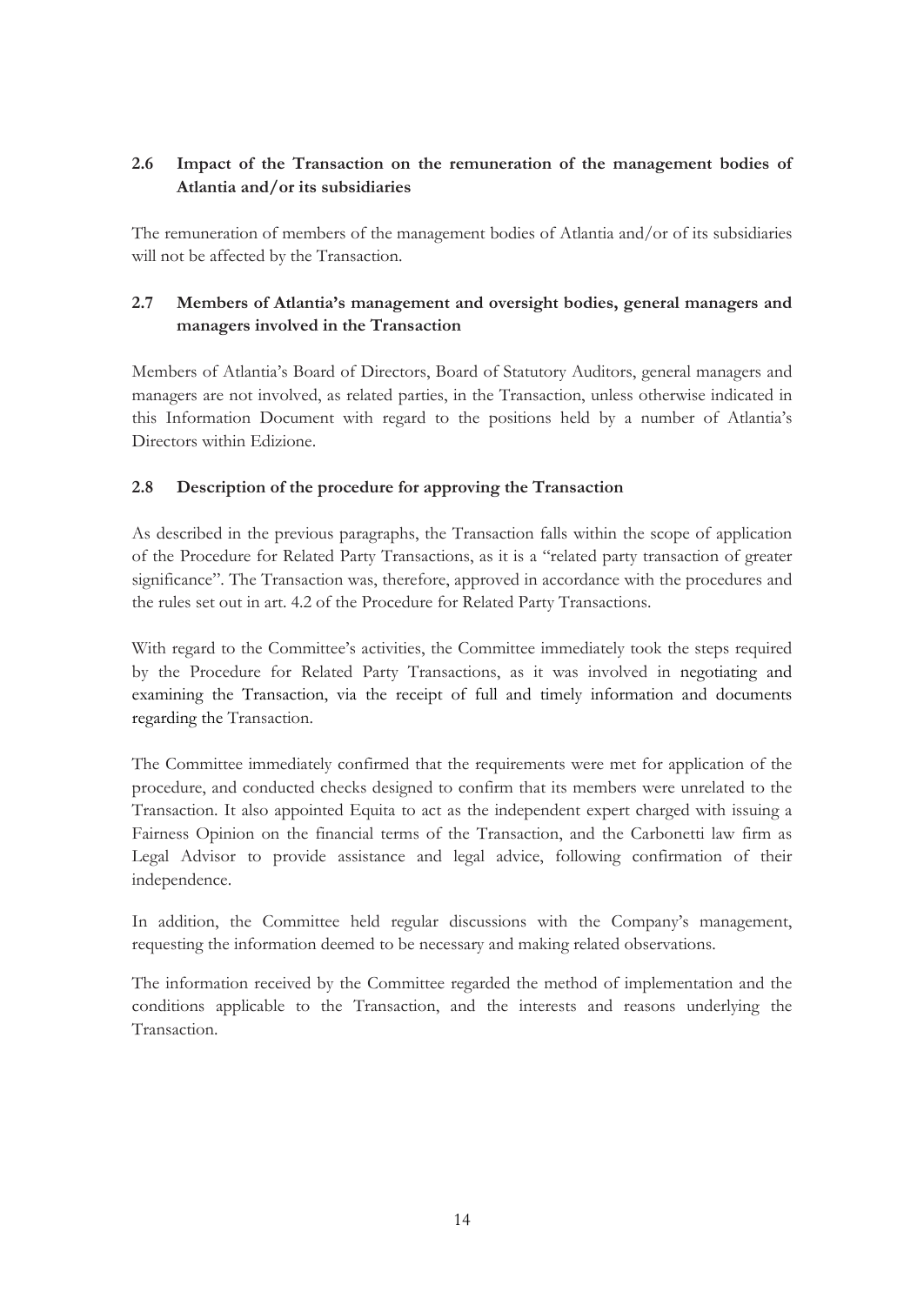The Committee was involved in ongoing examination of the related documentation and the various aspects of the Transaction and, at its meeting of 6 July 2020, unanimously approved the Committee's Opinion on the Transaction.

The Transaction was, therefore, unanimously approved by Atlantia's Board of Directors on 9 July 2020. On this occasion, the Directors' approval of the Transaction was unanimous (all 15 Directors voting in favour).

It should be noted that, during the Board's discussion of the specific agenda item, the following members declared an interest in the Transaction, pursuant to art. 2391 of the Italian Civil Code: the Chairman, Fabio Cerchiai, the Chief Executive Officer, Carlo Bertazzo, and the Directors, Sabrina Benetton and Valentina Martinelli as they also hold various positions within Edizione.

<span id="page-14-0"></span>**2.9 If the significance of the Transaction results from the accumulation, pursuant to art. 5, paragraph 2 of the Regulations for Related Party Transactions, of a number of transactions concluded during the financial year with the same related party, or with related parties of the latter or of the Company, the information mentioned in the above points must be provided in respect of these transactions** 

The situation described does not apply to the Transaction.

\* \* \* \*

The manager responsible for financial reporting, Tiziano Ceccarani, declares, pursuant to section 2 of article 154-*bis* of the Consolidated Finance Act, that the accounting information contained in this Information Document is consistent with the underlying accounting records.